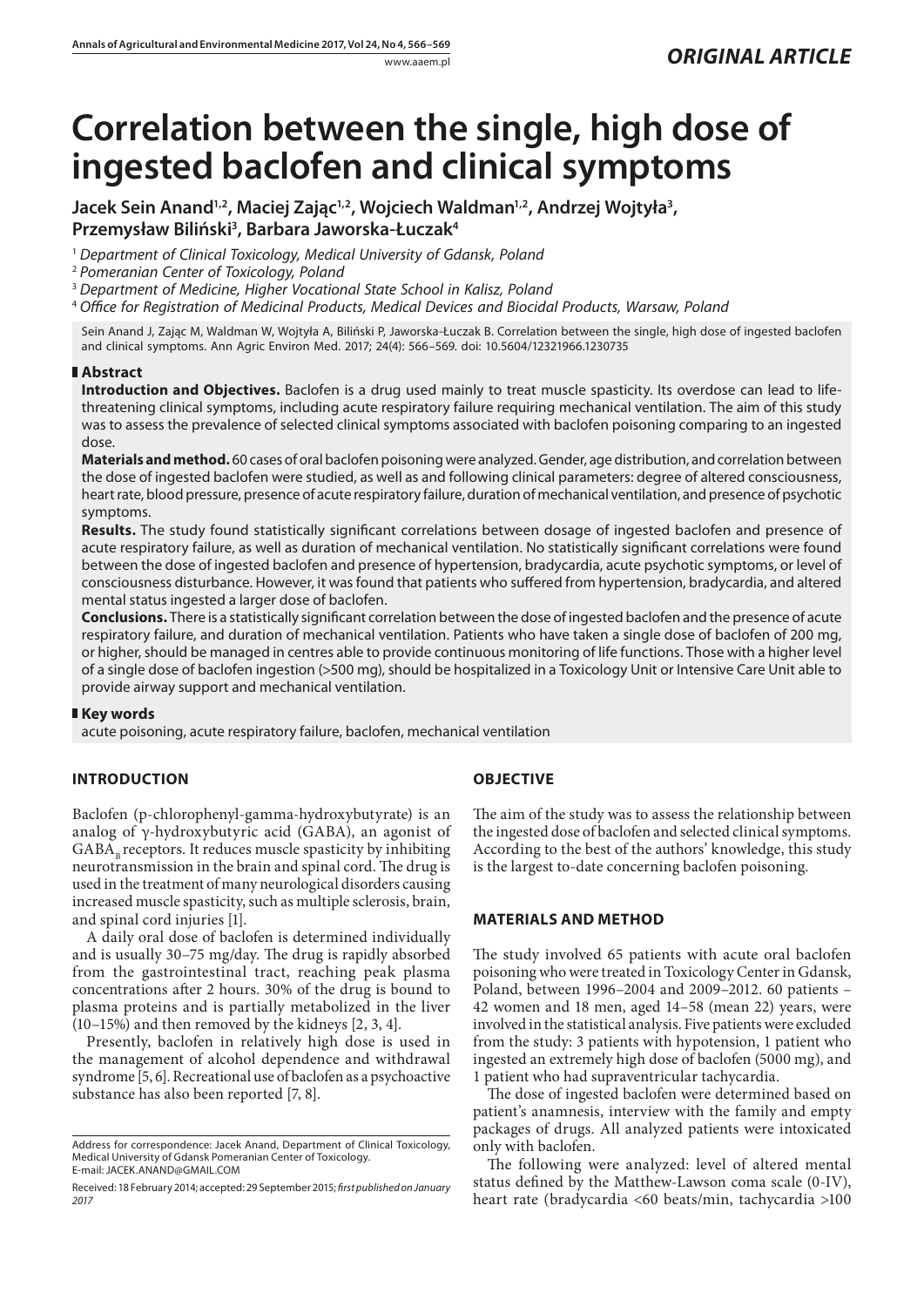Jacek Sein Anand, Maciej Zając, Wojciech Waldman, Andrzej Wojtyła, Przemysław Biliński , Barbara Jaworska-Łuczak . Correlation between the single, high dose of ingested…

beats/min), blood pressure (hypotension <90/60 mmHg, hypertension >140/90 mmHg), presence of acute respiratory failure (ARF), duration of mechanical ventilation (DMV), and presence of acute psychotic symptoms. ARF was defined as airway obstruction, need of intubation, respiratory rate  $\langle 10 \text{ breaths/min}, \text{PaO}_2 \langle 60 \text{ mmHg} \rangle$  (with oxygen supply),  $PaCO<sub>2</sub>$ >50 mmHg.

In order to identify relationships between the dose of ingested baclofen and clinical symptoms, 2 statistical models were used: Generalized Regression Model and Analysis of Variance model.

Retrospectively, all patients gave informed consent to participate in the study.

## **RESULTS**

The studied group comprised 60 patients – 42 women aged 14–58 (mean 31) years and 18 men aged 15–53 (mean 26) years. The age of patients in the entire group ranged from 14–58 (mean 29) years. Female to male ratio was 70:30%. The dosage of ingested baclofen ranged from 50–1,500 (mean 435) mg. Among the females, the dosage was from 50–1,500 (mean 408) mg, and among the males from 200–1,500 (mean 498) mg.

Collected data showed a statistically significant correlation between the dose of ingested baclofen and the presence of ARF in both groups.

Figure 1 presents the relationship between the presence of ARF and the dose of ingested baclofen. ARF was observed in 24 patients (40% of cases) – 13 women and 11 men, all of whom needed endotracheal intubation. The mean dose of ingested baclofen in the group with ARF was 612.5 mg, while in the group without ARF – 316 mg.



**Figure 1.** Acute respiratory failure (ARF) according to drug dose

Mechanical ventilation was required in 21 (35%) patients – 10 women and 11 men. Figure 2 shows the correlation between the dose of the drug and duration of mechanical ventilation (DMV). Every 100 mg of ingested baclofen increased DMV, on average, for 3.43 hours.

Figure 3 shows the mean values of ingested baclofen and the depth of coma as defined by the Matthew-Lawson scale (0–IV). A statistically significant correlation was observed between the dose of baclofen and advanced IV degree of coma in the females, but not in the group of males. It was also noticed that the average dose of baclofen in the group of patients with IV degree of coma was significantly higher than that in the group of patients with 0–III degree of coma (625



**Figure 2.** Dose of baclofen and duration of mechanical ventilation (DMV)



**Figure 3.** Average dose of ingested baclofen and depth of coma according to the in Matthew-Lawson scale

vs. 340 mg). Trends between the dose of ingested baclofen and the depth of coma are illustrated in Figure 4. This suggests the existence of a general correlation, but the size of the presented sample does not allow a clear confirmation of this hypothesis.



**Figure 4.** Trends between dose of ingested baclofen and depth of coma

Bradycardia was observed in 24 (40%) patients – 14 women and 10 men. There was no statistical correlation between the dose of the drug and bradycardia; however, mean doses were higher in the group of patients with bradycardia than in the group with normal heart rate (556 vs. 354 mg). With the exception of one patient with supraventricular tachycardia, which was excluded from statistical analysis, no other subjects with tachyarrhythmia were observed.

Hypertension was noticed in 21 (35%) cases of baclofen intoxication – 15 women and 6 men. When gender was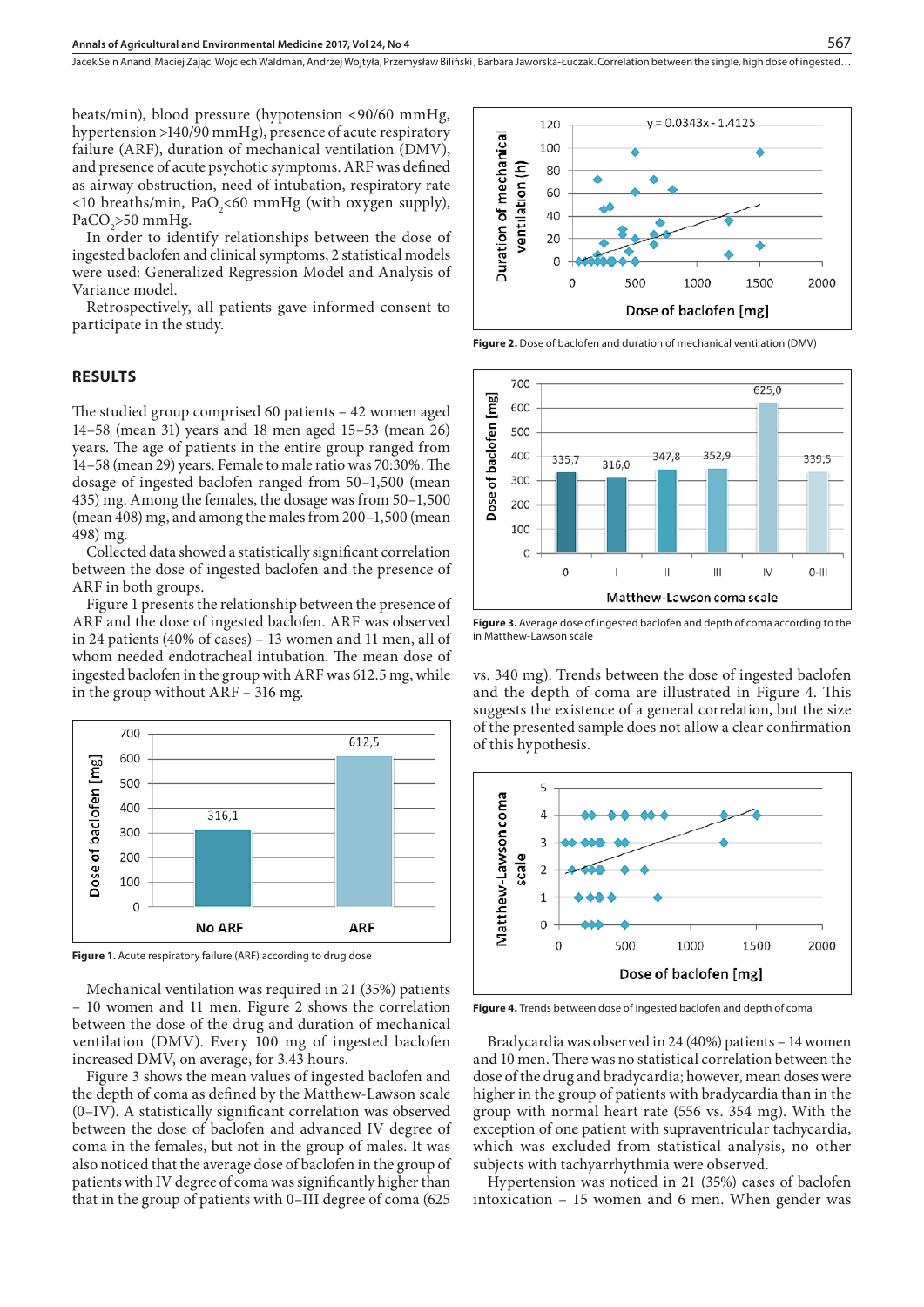Jacek Sein Anand, Maciej Zając, Wojciech Waldman, Andrzej Wojtyła, Przemysław Biliński , Barbara Jaworska-Łuczak . Correlation between the single, high dose of ingested…

considered, a correlation was observed between the dose of ingested baclofen and hypertension only in the group of women. Alternatively, male patients experienced hypertension at lower doses of the ingested drug. However, a statistically significant correlation was found between the dose of admitted baclofen and hypertension, and the presence of ARF symptoms for both the male and female groups. These relationships are illustrated in Figure 5.



**Figure 5.** Correlation between dose of baclofen and blood pressure in males and females groups

Psychosis was observed only in 8 (13%) cases – 4 women and 4 men. According to the presented data, presence or absence of psychosis did not correlate with the dose of ingested baclofen.

## **DISCUSSION**

Peaslack first reported oral baclofen poisoning in 1972 [9]. Since then, there have been several cases or case series involving up to 23 patients [1, 7, 10, 11, 12, 13]. Presently, the rate of baclofen intoxications has increased [12, 13], mainly because of its off-label use in alcohol dependent patients who much more often perform suicidal attempts [12].

The most common clinical symptoms of baclofen overdose include altered level of consciousness, coma, acute respiratory failure, cardiac arrhythmias, and hypertension [1, 7, 10]. Although fatal outcomes are rare, some authors suggest that such poisonings are more severe than other overdoses, and life-threatening complications are more common [11, 13, 14]. Pommier et al. revealed that baclofen poisoning patients had longer DMV and ICU stay, compared to non-baclofen poisoning cases [13].

Plasma concentration correlates with the severity of baclofen poisoning, especially in the first day, and might be useful in making a decision concerning admission to a Toxicological or Intensive Care Unit providing more aggressive treatment, including mechanical ventilation or an extracorporeal elimination method [7]. On the other hand, several authors have noted that measurement of baclofen blood level in the late stage of intoxication might be misleading, because clinical symptoms may be present despite subtherapeutic level of baclofen [7, 8]. This is probably due to its lipophilic properties, and penetration of the drug into the brain tissue [15]. Unfortunately, in the majority of Polish and European hospitals, there is no

quick assessment method to analyze the baclofen plasma concentration.

Clinicians have observed that the dose of ingested baclofen might, to some extent, be a relatively good factor which can help to make decision about the place and method of treatment of baclofen intoxicated patients. Pommier et al. noticed that this poisoning correlate with the ingested dose of drug [13]. Leung et al. assumed also that clinical symptoms of intoxication might be more (dose of baclofen >200 mg) or less serious (dose of baclofen <200 mg), depending on the dose ingested by the patient [10, 13].

In the presented study, ARF, which is a clinically very important factor, had the strongest correlation with the dose of baclofen. Leung et al. also showed the important relationship between the dose of ingested baclofen and the presence of ARF [10]. In his study, 7 of 13 patients who ingested at least 200 mg of baclofen required mechanical ventilation. In the current analysis, ARF was observed even with relatively minor doses. It is important that mechanical ventilation is used in all cases of poisonings of at least 500 mg of baclofen. Also, DMV correlated with the dose of drug. With each 100 mg of ingested baclofen, mechanical ventilation was prolonged for approximately 3.43 hours. Other analyzed correlations were not as strong. However, in the current study, a statistically significant correlation was observed between hypertension and dose of ingested baclofen in the group of women. Leung et al. observed hypertension in 69% of cases who ingested a higher dose (>200 mg) of baclofen, but they did not analyzed the gender [10]. On the other hand, Franchitto et al. reported hypertension in only 4 of 12 cases [12].

Although bradycardia did not correlate with the dose of ingested baclofen, it could be a helpful diagnostic sign which was observed in 40% of all cases in the presented study.

Coma was a frequent occurrence in the group of patients who ingested a high dose of baclofen. There are a few cases reported in the medical literature where coma and areflexia were presented to such an extent that brain death was suspected untill the time baclofen poisoning was diagnosed [16]. In the current study, no statistically significant correlation was found between the dose of ingested baclofen and grades of Matthew-Lawson coma scale. The authors of the current study are in agreement with Leung et al., that severe alteration of consciousness is more frequent in the group of patients who ingested high dose (>200 mg) of baclofen [10]. Pommier et al. noticed in their group low Glasgow Coma Scale in a baclofen poisoning group, but he did not compare it with the dosage of baclofen [13].

In the presented study, psychosis was a rare (13%) symptom of poisoning, and did not correlate with the dose of the ingested drug. Perry et al. also found no correlation between the ingested dose, nor the concentration of baclofen in the blood and the presence of psychosis. Psychosis was observed late in the course of intoxication and also occurred when the blood level concentration was even below therapeutic levels [7].

Leung et al. reported delirium in 62% of his patients who ingested a high dose (>200 mg) of baclofen [10]. In the opinion of the authors of the current study, however, acute psychosis after baclofen poisoning does not depend on its dose, and it is rather a 'withdrawal' symptom. Therefore, chronic baclofen therapy, for example, should not be discontinued abruptly, as rapid cessation may lead to development of severe withdrawal symptoms [1, 17, 18].